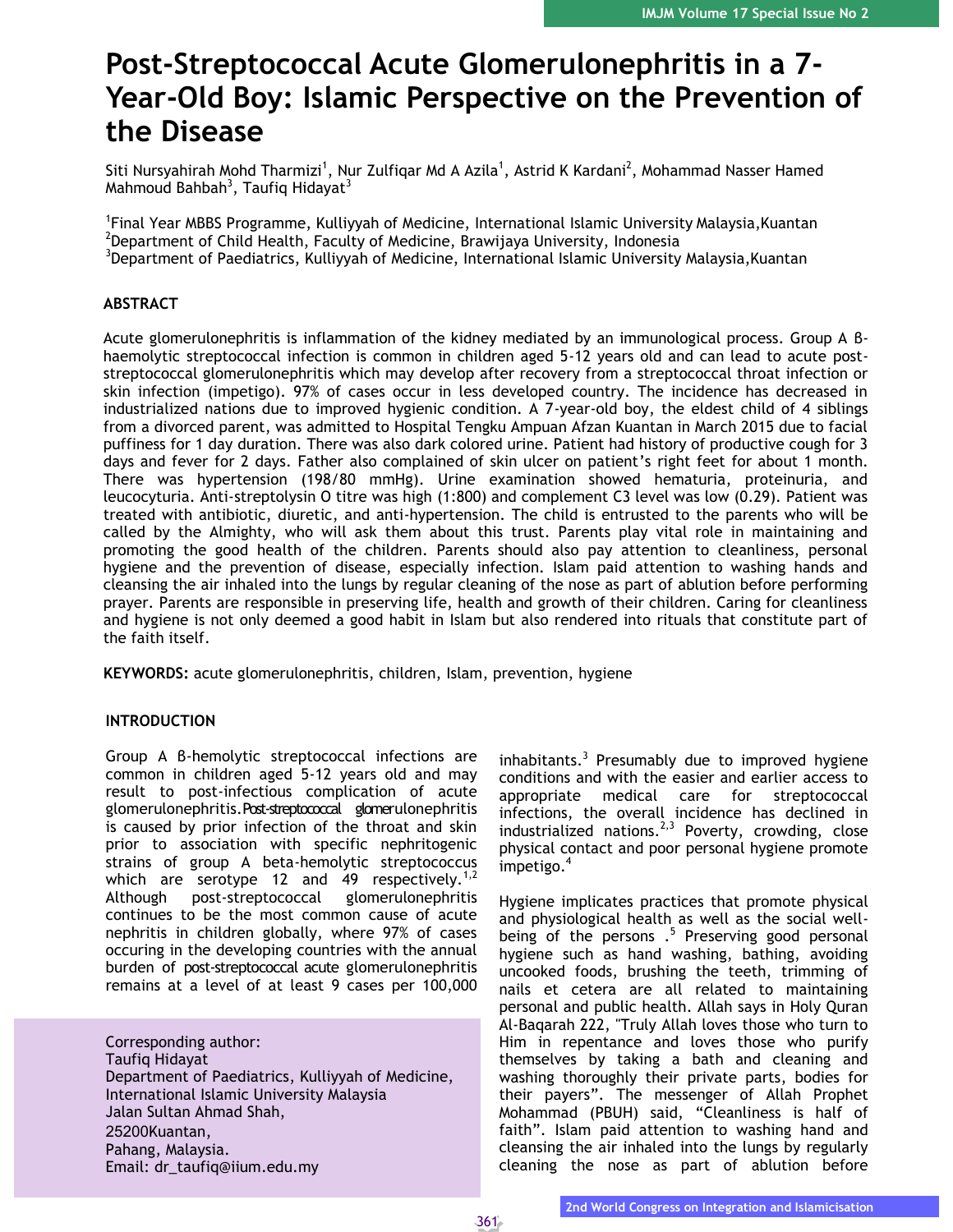performing prayer. Cleanliness and hygiene is not only deemed a good habit in Islam but also rendered into rituals that constitute part of the faith itself. Growing up with divorced parents leads the child to experience negligence and unable to be provided for to proper care from both parents. A child is an Amanah from Allah SWT to the parents which they will be questioned later in the hereafter about this trust. Parental responsibility of preserving the life and health of their child, and providing care as he or she grows is part of Islamic Sharia. The child cannot protect or take care of him or herself as he or she is unable to do so. Care and protection are the parents' responsibility to take charge of their child's need, to lead the child, giveproper food, and keep or protect him or her from illnesses that can cause harm.<sup>6</sup>

#### **Case report**

A 7 year old boy with no known medical illness presented to Hospital Tengku Ampuan Afzan Kuantan due to facial puffiness for 1 day duration not associated with redness or itchiness. Patient had history of greenish sputum for 3 days and fever for 2 days. Father also complained of skin ulcer on patient's right feet for 1 month. His parents are divorced. He is now staying with his mother. Birth, development, immunization and past medical history were uneventful. On physical examination, he was afebrile and haemodynamically stable. There were resolved facial puffiness and healed lesion on left feet with skin desquamation. No other swelling were noted. Blood investigations showed high total white blood cell counts of 14.09  $\times$  10<sup>9</sup> indicating ongoing inflammatory process; with renal function showing high urea of 12.1mmol/L, and high creatinine of 132 µmol/L which indicate renal impairment. Liver function test showed high albumin level 6.4U/L and normal liver enzyme to rule out disease caused by liver. Urine examination results showed high leucocyte 500, proteinuria 5g/L, and hematuria 250. Anti Streptolysin 0 Titre was positive 1:800 IU/ml which confirm serological evidence of antecedent streptococcal infection. Serum C3 level was low 0.29 which is significantly reduced in more than 90% of patients in acute phase. Patient had high blood pressure 198/80 mmHg and was given nifedipine. Patient also had facial puffiness and was given intravenous furosemide and restriction of fluid. Oral penicillin was also given. Patient had no hypertensive encephalopathy in the ward.

# **DISCUSSION**

Patient was diagnosed with post-streptococcus acute glomerulonephritis due to prior upper respiratory infection and skin infection. Acute glomerulonephritis is mediated by an immunological process. Group A β-haemolytic streptococcal infection is common in children aged 5-12 years old and can lead to post-streptococcal acute glomerulonephritis. It may develop 1-2 weeks following recovery from a streptococcal throat infection or 6 weeks from rarely skin infection

(impetigo). The cases are spread worldwide. Presumably due to improved hygienic condition, the overall incidence has reduced in industrializedcountries. 97% of cases occur in less developed country especially in areas where skin infections are common.<sup>7</sup>

Previous infection caused deposition of immune complex on glomerular wall which activates compliment system and caused vasculitis and hematuria. Activation of compliment system caused angiocapillary proliferation which restricts glomerular blood flow and eventually decrease perfusion to kidney. This causes oliguria and activation of renal angiotensin system which then caused hypertension.<sup>8</sup> This also involved activation of compliment system which in this case can be proven by decrease of c3 level up to 6 weeks.

Patient presented with facial puffiness due to salt and water retention resulting from reduced glomerular filtration rate  $(GFR)$ .<sup>9</sup> Dark colored urine also can be defined as proteinuria, white blood cells, and gross hematuria which were proven by urine examination. Several serology investigations can be done to prove it by anti-streptolysin O for pharyngeal infection or ant DNase B for skin infection.<sup>8</sup> Renal profile will show degree of impairment by means of increased urea and creatinine.

Post-infectious acute glomerulonephritis is frequent in this patient's age and it has a male predominance. Patient can be given diuretics such as intravenous furosemide to resolve oedema and calcium channel antagonist, vasodilators or angiotensin-converting enzyme inhibitor used to treat hypertension.<sup>8</sup> For this case, the patient is given Furosemide and Nifedipine. Restriction of fluid is important to avoid fluid overload. Vital signs must be monitored to avoid complication which is hypertension. Antibiotic therapy with Penicillin for 10 days course is advised to limit the transmission of nephritogenic organism. Nephrotic chart is to monitor weight and input and output of fluid in order to check for positive balance. Renal biopsy is indicated in case of acute renal failure, hematuria, proteinuria and low c3 level persisting for more than 2 months, in the absence of evidence of a streptococcal infection or normal compliment level. Long term monitoring is for AGN complications, which are hypertension and acute renal dysfunction by means of monitoring blood pressure and urine examination for blood and protein for one year. Patients have risk of developing encephalopathy and heart failure as complication of hypertension. Hypertensive encephalopathy should be diagnosed in patients with blurred vision, severe headache, altered mental status or new seizure. $8$  Monitoring C3 level after 8 to10 weeks may be useful.

Some of the issues that may be raised from the case is parent's responsibility in preserving life, health and growth of the child and patient's personal hygiene. Epidemiologically there is a reduction in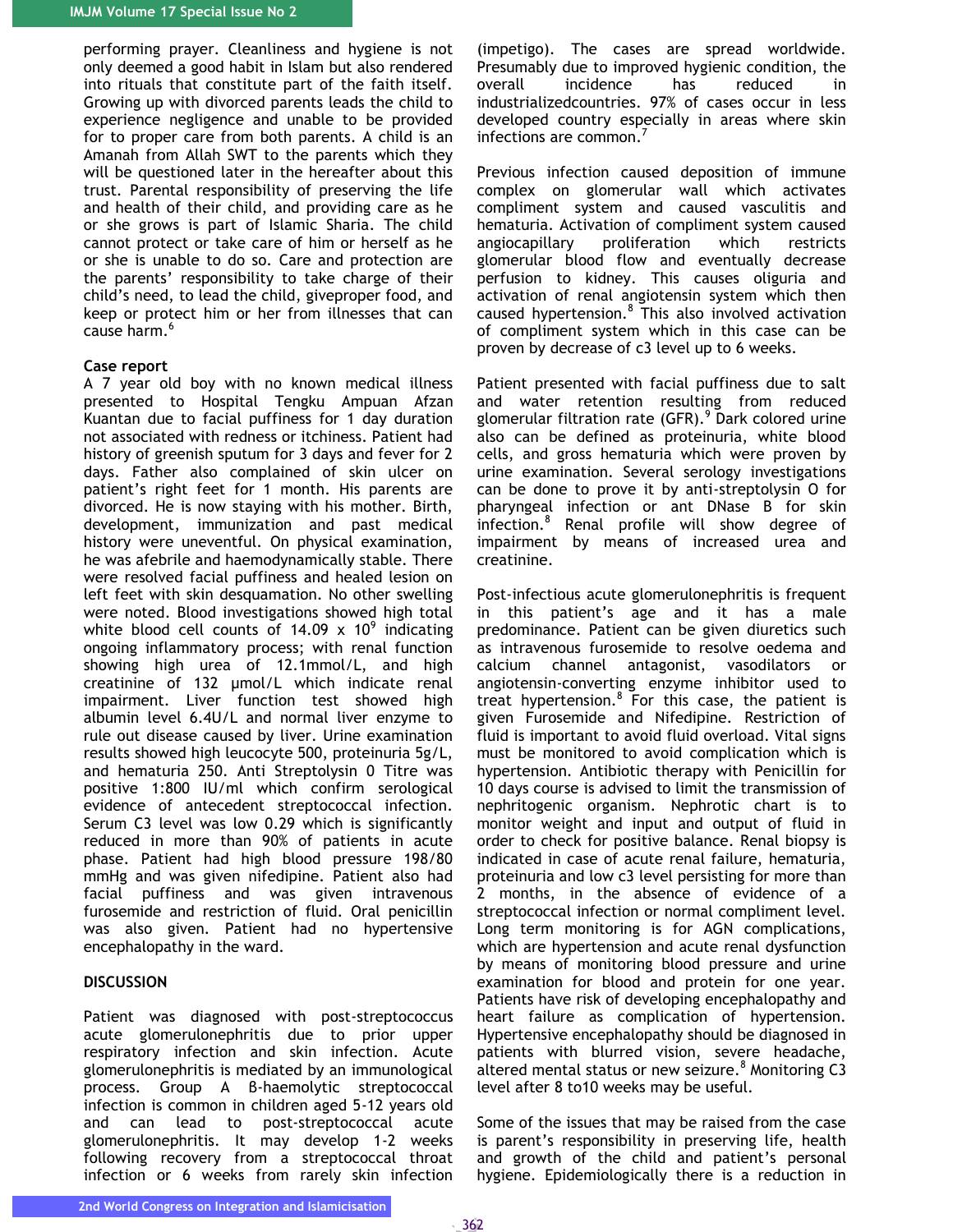poststreptococcal infection due to improved hygienic condition.<sup>9</sup> Post-streptococcal acute glomerulonephritis usually occurs as sporadic cases, but epidemic outbreak has taken place in crowded population with poor hygiene and high incidence of malnutrition, anemia and intestinal parasites.<sup>10</sup>

The child is entrusted to the parents who will be called by the Almighty, who will then question the parentsabout this trust. The child cannot simply take care of or protect him or herself. He or she lacks the ability to do so. In early life, a child does not understand real danger. Parents' duty is to protect their children from illness and protect them from dangers that may endanger their lives and interfere their growth. Parents should also pay attention to cleanliness, personal hygiene and the prevention of disease, especially diarrhea and infection with parasites.<sup>6</sup>

Islam reminds us against ignoring the need to give our children with medical treatment or with preventive measures against fatal diseases. Islam prefers a physically strong believer than a weak believer. The Messenger of Allah, Peace be Upon Him said: "A strong believer is better than weak believer". Another Hadith of the Prophet, Peace be Upon Him said: "It is a grave sin to neglect a person whom he is responsible for sustaining". The patient has divorced parents whom may have been negligent of his health. Parents' duty and patronage from destructive practices stated that parents shall protect the child from practices and traditions which are socially or culturally destructive or dangerous to the health and from practices which have negative effects on his/her welfare, dignity or growth, as well as those leading to discrimination between children on basis of sex or other grounds according to the regulations and without prejudice to Islamic Shari'a.<sup>11</sup> Thus, parents play a vital role in maintaining and promoting the good health of the children.

Cleanliness provides protection from many diseases. The general rule in Islam pertaining to the fulfillment of cleanliness in body and clothes, and to the importance of keeping a pleasant and beautiful appearance, as evident in Hadith of Prophet, Peace Be upon Him, in which he says: "Allah is beautiful and loves beauty". Health, cleanliness and hygiene take a great part of Islam's attention. Indeed, hygiene is not only presumed a good practice in Islam but also considered into rituals that constitute part of the faith itself.<sup>12</sup>

Parents also have a duty to maintain the cleanliness of utensils used for preparing or serving the food of their children. He or she should wash his or her hands well with water and soap before preparing foods and afterwards. Washing hands is part of ablution required before performing prayer. Hand hygiene can be kept by 7 rules of hand washing in order to prevent transmission of infection. To prevent respiratory illnesses, Islam applied to cleansing the air inhaled into the lungs by washing the nose as part of ablution. It is a great health practice and washing of all the exposed parts of the body like hand, feet, face, mouth and nostrils five times a day has great preventive measures. In the Holy Quran Allah says, "O believers when you stand up for prayers wash your faces and your hands up to the elbows and wipe your heads and wash your feet up to the ankles. If you are unclean bath your whole body (Surah Al Maidah: 6).<sup>5</sup>

# **CONCLUSIONS**

Parents are responsible in preserving life, health and growth of their children. Caring for cleanliness and hygiene is not only deemed a good habit in Islam but are also rendered into rituals that constitute part of the faith itself.

# **REFERENCES**

- 1. Eison, T.M., Ault, B.H., Jones, D.P., et al. 2010. Post-Streptococcal Acute Glomerulonephritis in Children: Clinical Features and Pathogenesis. *Pediatric Nephrology.* 26(2):165–180.
- 2. Kliegman, R. M., Stanton, B. F., St Geme III, J.W., Schor, N. F., and Behrman, R. E. 2011. *Nelson Textbook of Pediatrics* 19th ed. Elsevier Saunders, Philadelphia, USA.
- 3. Rodriguez-Iturbe, B. and Haas, M. 2016. Post-Streptococcal Glomerulonephritis. NCBI. [http://www.ncbi.nlm.nih.gov/books/](http://www.ncbi.nlm.nih.gov/books/NBK333429/) [NBK333429/.](http://www.ncbi.nlm.nih.gov/books/NBK333429/) Accessed 25 September 2016.
- 4. Ilyas, M., and Tolaymat, A. 2008. Changing Epidemiology of Acute Post-Streptococcal Glomerulonephritis in Northeast Florida: A Comparative Study. *Pediatric Nephrology.* 23 (7):1101–1106.
- 5. Muhammad Bhat, A., and Ahmad Qureshi,.A. 2013. Significance of Personal Hygiene from Islamic Perspective. *IOSR Journal of Humanities and Social Science*. 10(5):35-39.
- 6. UNICEF, and Al-Azhar University. 2005. *Children in Islam: their care, upbringing and protection*. Pixeltone, New York.
- 7. Pan, C. G., and Avner, A., D. 2011. *Acute Poststreptococcal Glomerulonephritis*. Pages 1783-1785 in Nelson Textbook of Pediatrics. Stanton, B., F., St Geme III, J., W., Schor, N., F., and Behrman, R., E., ed. Elsevier Saunders, Philadelphia, USA.
- 8. Marcdante, K. J., and Kliegman, R. M. 2015. *Nelsons Essential of Pediatrics* 7th ed. Elsevier Saunders, Philadelphia, USA.
- 9. Beers, M. H., Fletcher, A. J., and Jones, T. V. 2003. The Merck Manual of Medical Information 2nd home edition. Pocket Books Simon & Schuster Inc, New York.
- 10. Parmar, M., S. 2016. Acute Glomerulonephritis. Medscape News & Perspective. [http://http://](http://http:/emedicine.medscape.com/article/239278-overview) [emedicine.medscape.com/article/239278](http://http:/emedicine.medscape.com/article/239278-overview) [overview.](http://http:/emedicine.medscape.com/article/239278-overview) Accesed 14 September 2016.
- 11. Covenant on the Rights of the Child in Islam,